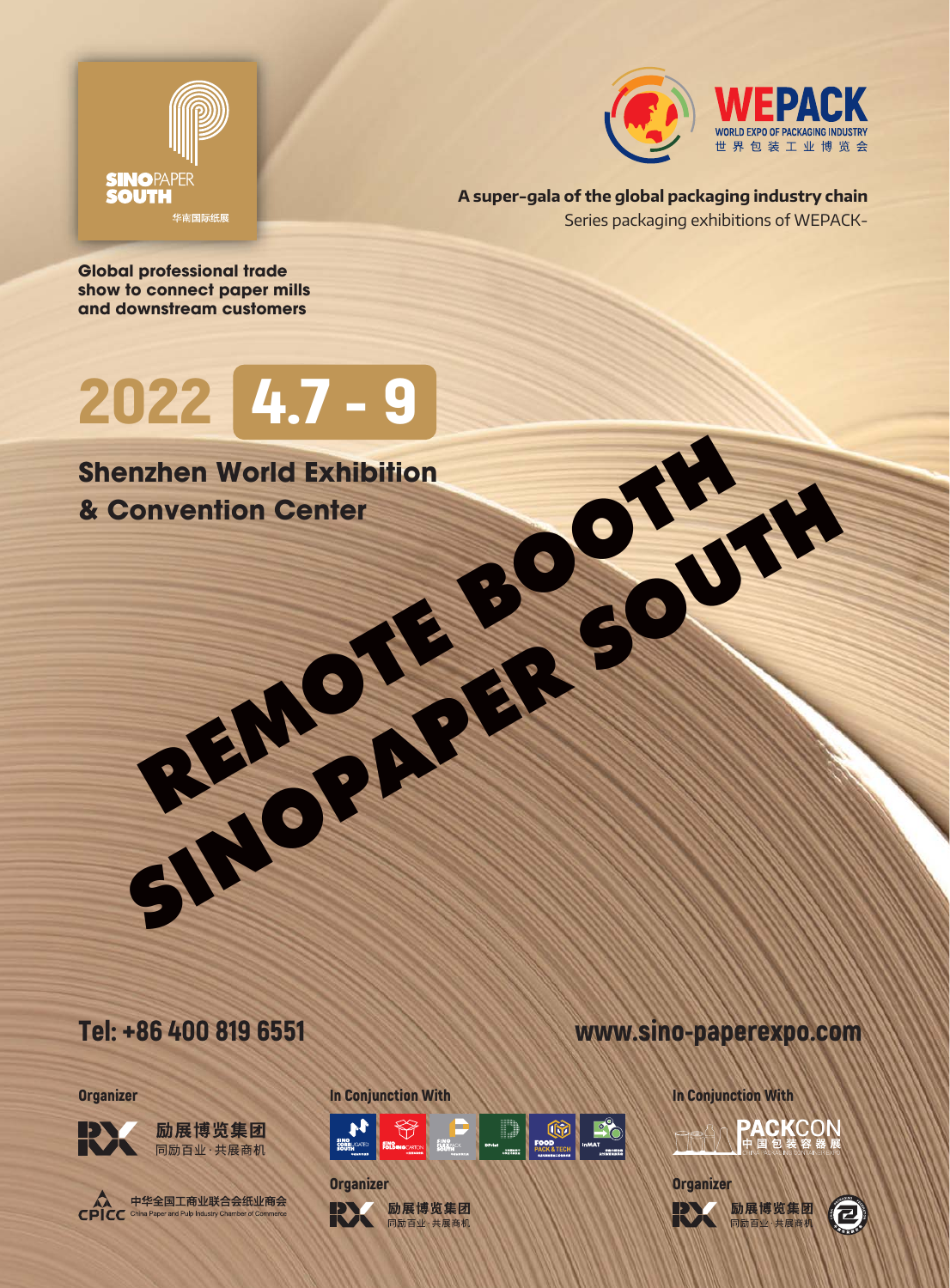Co-organized by Reed Exhibitions and China Paper and Pulp Industry Chamber of Commerce (CPICC), SinoPaper South 2022 comprehensively displays packaging paper, culture & commercial printing paper, specialty paper, and other specialty paper and board. The 2022 edition, by leveraging RX's domestic and overseas market resources and open to all professionals from package printing factory, folding carton printing factory, traders & distributors, end-users and designer companies, is going to invite the purchasing decision-makers of paper demanding enterprises at home and abroad.

Alongside the on-site show, a series of high-quality activities will be organized including the Paper Industry Development Forum and the Paper E-commerce Purchasing Festival. etc., to directly target customers for paper industry exhibitors, build a comprehensive three-dimensional communication and exchange platform amongst professional visitors, and help exhibitors develop markets and establish business and sales networks.

## STRIVE TO CHANGE THE TRADITIONAL MARKETING MODE OF THE INDUSTRY

As one of the series packaging exhibitions under WEPACK (World Expo of Packaging Industry), SinoPaper South 2022 will be held concurrently with seven exhibitions such as SinoCorrugated South 2022, SinoFoldingCarton 2022 and PACKON 2022, with an ultra large exhibition area of 160,000 sqm and 1,500 exhibitors. It is expected to attract over 100,000 professional buyers at home and abroad. 8-in-1 mega-show covers the upstream, middle and downstream industrial chain of paper, and builds a strong business communication platform for paper mills, paper distributors, packaging enterprises and end-users to face the communication, meet the needs, expand the buyer groups and listen to the voice of users.

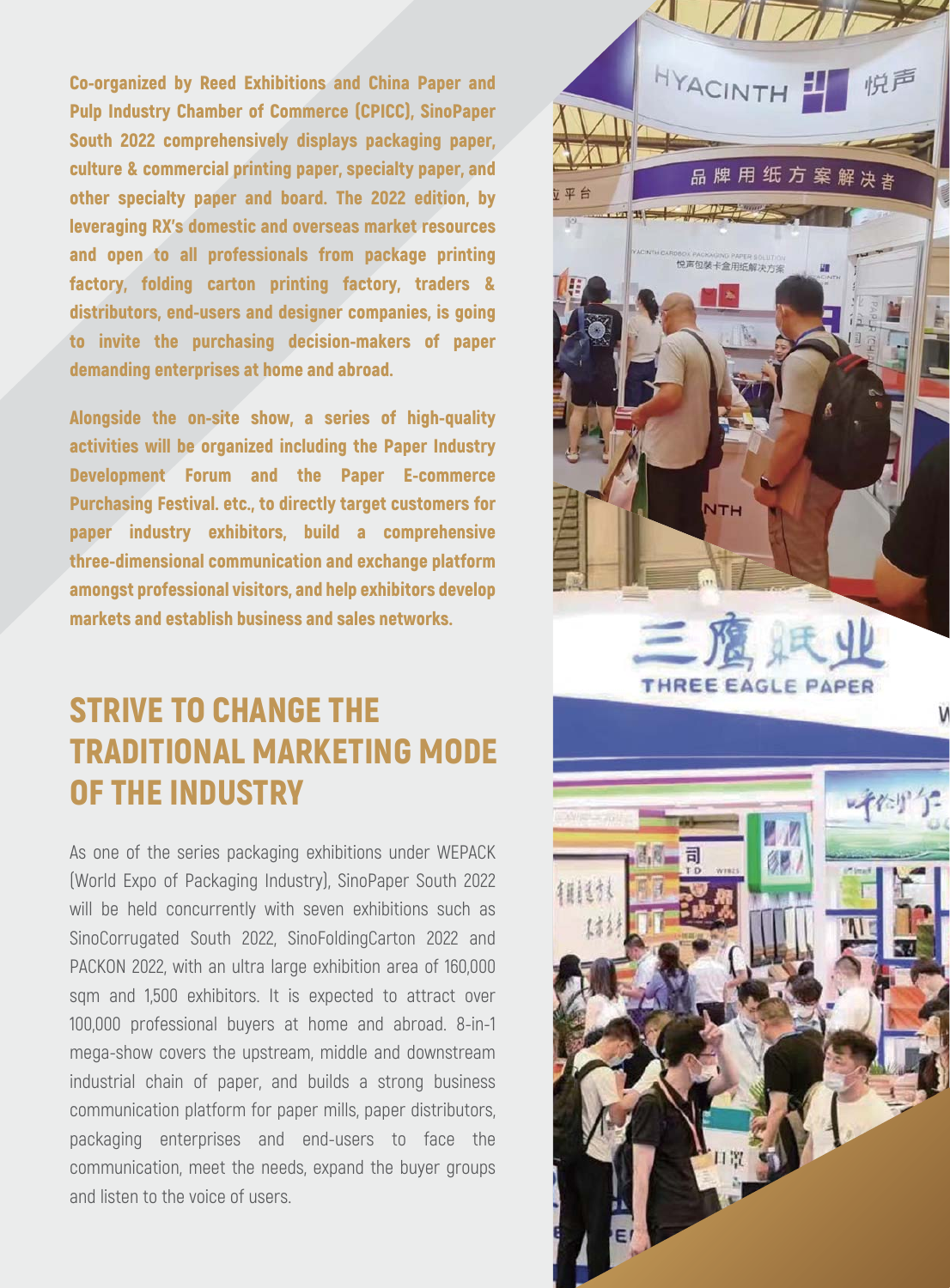## LAYOUT OF EXHIBITION HALLS



 $12$ 

## **No. 5 Exhibition Hall**



### SinoPaper South 2022

April 7 to 9, 2022 **Shenzhen World Exhibition & Convention Center (Bao'an New Exhibition Hall)**

 $\overline{\mathbf{3}}$ 

#### Paper

- ◆**Packaging paper** ◆**Specialty paper**
	- ◆**Commercial printing paper**
	- ◆**Other specialty paper and board**



11

10

态 心怪像

9

8

 $\overline{7}$ 

6

5

## WHY DO REMOTE BOOTH

Under the context of pandemic, overseas trade has been suspended. Reed Exhibitions is one of the few organizers who insist on overseas market expansion for exhibitors with heavy investment despite the pandemic. In 2022, we will launch remote booth will break the spatial boundary to improve the communication efficiency

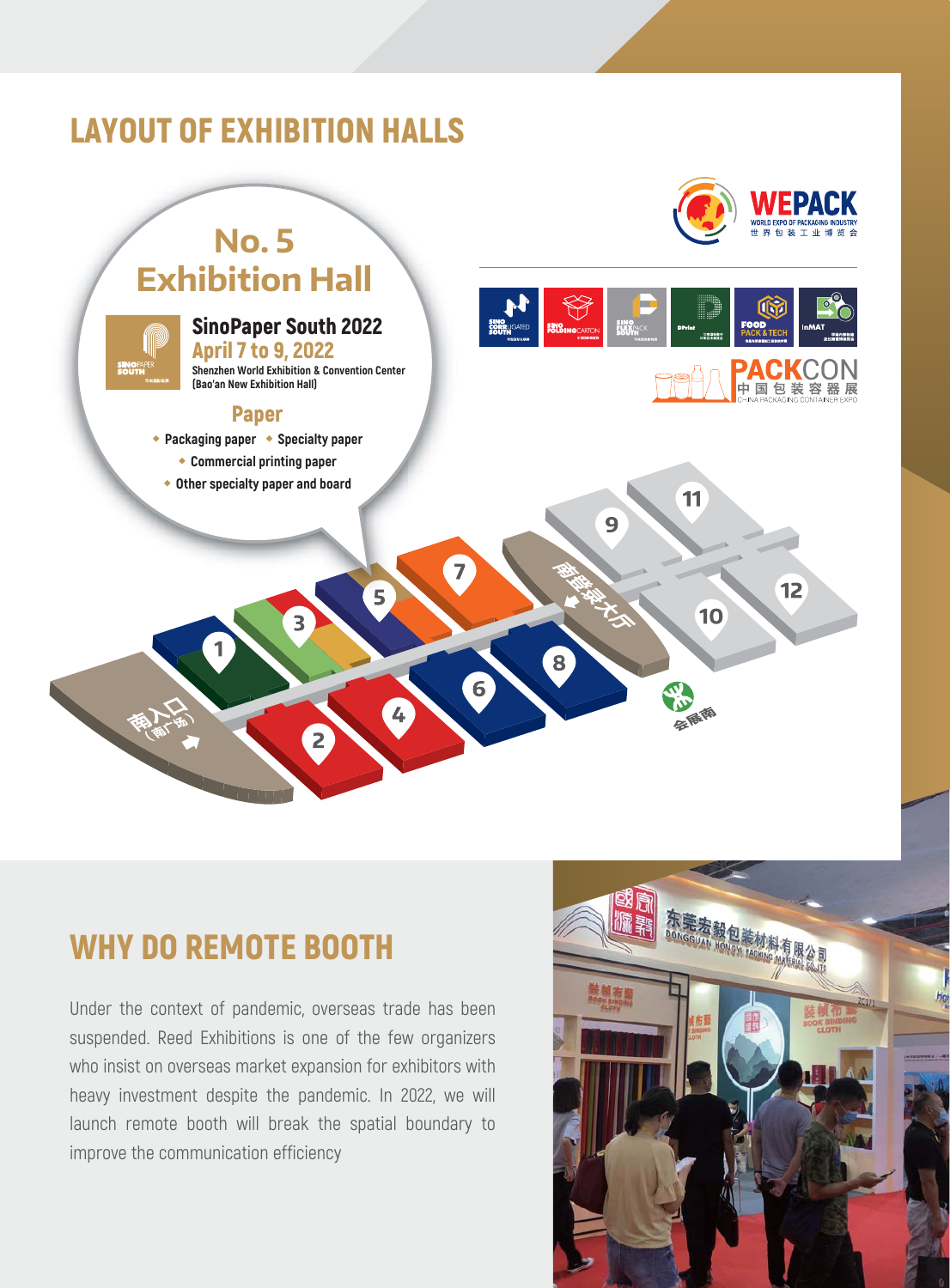## PART OF EXHIBITORS



## PART OF OVERSEAS EXHIBITORS

| Shree Gopinath Paper Mills Pvt. Ltd       |
|-------------------------------------------|
| Astron Paper & Board Mill Ltd.            |
| Krishna Tissues Pvt. Ltd.,                |
| Knam Marketing F.Z.E                      |
| SRI HARI VENKATESWARA PAPER MILLS (P) LTD |
| H. G. Hawa & Co.,                         |
| VENKRAFT PAPER MILLS PVT. LTD.            |
| Sezon Papers Pvt. Ltd                     |
| Vidhisha Paper Mills Pvt Ltd              |
| Om Sree Papertek (P) Ltd.                 |
| Tirupati Balaji Fbres Limited.            |
| Saras Paper Products Pvt Ltd.             |
| Nexa Papers LLP (India).                  |
| Ruchira Papers LTD                        |